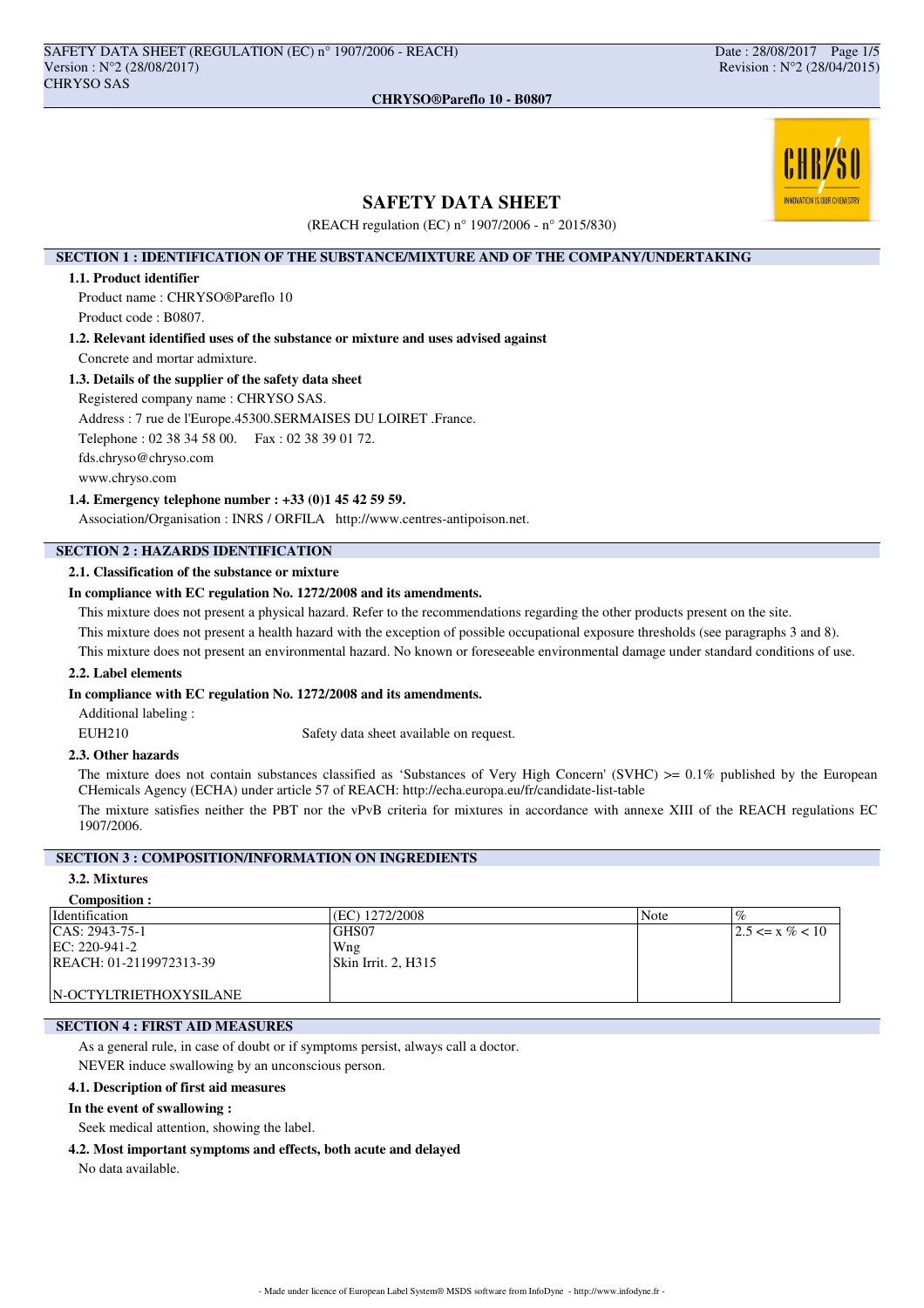### **CHRYSO®Pareflo 10 - B0807**

# **4.3. Indication of any immediate medical attention and special treatment needed**

No data available.

# **SECTION 5 : FIREFIGHTING MEASURES**

Non-flammable.

## **5.1. Extinguishing media**

No data available.

## **5.2. Special hazards arising from the substance or mixture**

A fire will often produce a thick black smoke. Exposure to decomposition products may be hazardous to health.

Do not breathe in smoke.

In the event of a fire, the following may be formed :

- carbon monoxide (CO)

- carbon dioxide (CO2)

## **5.3. Advice for firefighters**

No data available.

## **SECTION 6 : ACCIDENTAL RELEASE MEASURES**

## **6.1. Personal precautions, protective equipment and emergency procedures**

Consult the safety measures listed under headings 7 and 8.

### **For first aid worker**

First aid workers will be equipped with suitable personal protective equipment (See section 8).

#### **6.2. Environmental precautions**

Contain and control the leaks or spills with non-combustible absorbent materials such as sand, earth, vermiculite, diatomaceous earth in drums for waste disposal.

Prevent any material from entering drains or waterways.

## **6.3. Methods and material for containment and cleaning up**

Clean preferably with a detergent, do not use solvents.

## **6.4. Reference to other sections**

No data available.

# **SECTION 7 : HANDLING AND STORAGE**

Requirements relating to storage premises apply to all facilities where the mixture is handled.

#### **7.1. Precautions for safe handling**

Always wash hands after handling.

#### **Fire prevention :**

Prevent access by unauthorised personnel.

### **Recommended equipment and procedures :**

For personal protection, see section 8.

Observe precautions stated on label and also industrial safety regulations.

#### **Prohibited equipment and procedures :**

No smoking, eating or drinking in areas where the mixture is used.

### **7.2. Conditions for safe storage, including any incompatibilities**

No data available.

#### **Packaging**

Always keep in packaging made of an identical material to the original.

### **7.3. Specific end use(s)**

No data available.

# **SECTION 8 : EXPOSURE CONTROLS/PERSONAL PROTECTION**

### **8.1. Control parameters**

No data available.

#### **8.2. Exposure controls**

**Personal protection measures, such as personal protective equipment**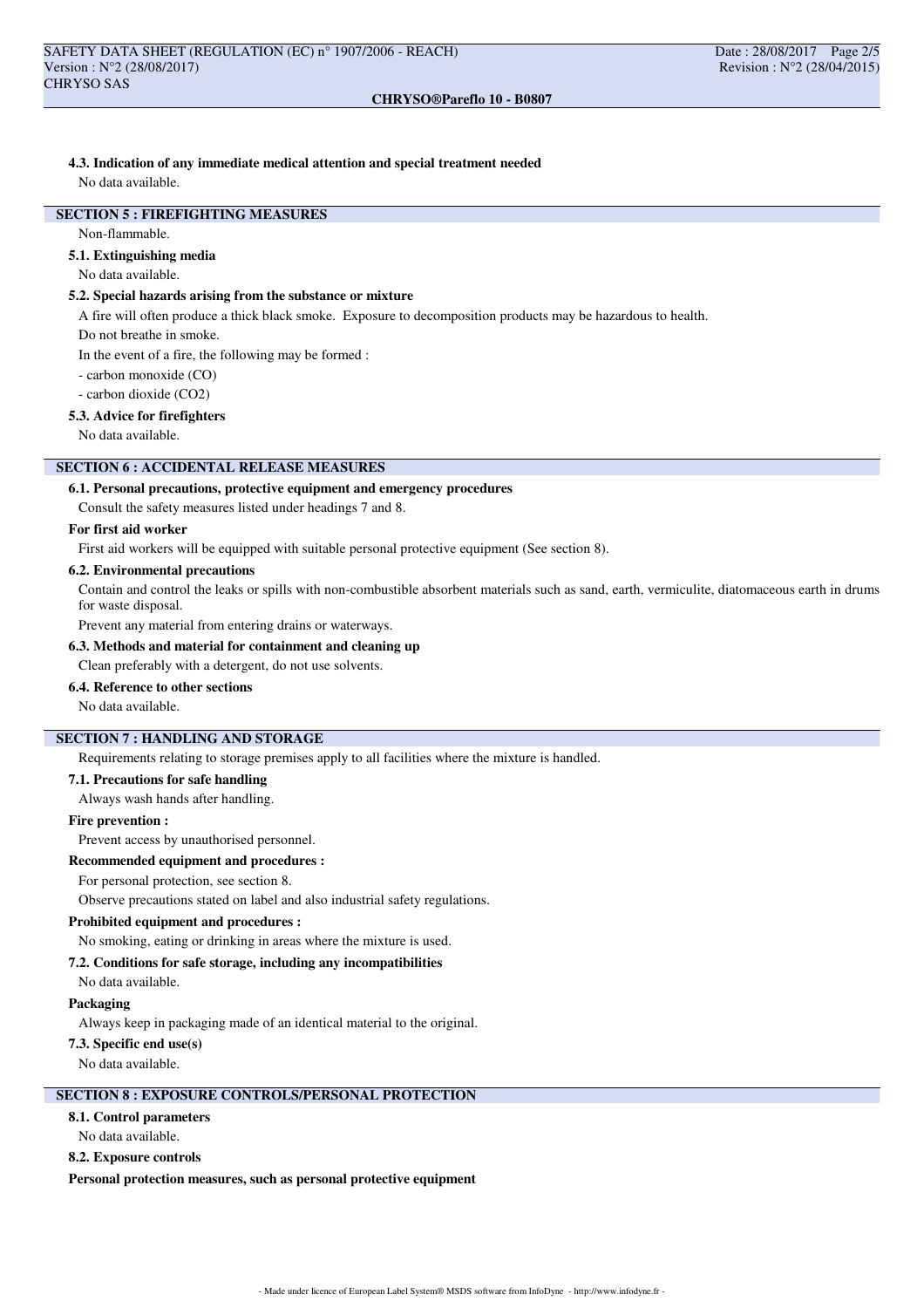### **CHRYSO®Pareflo 10 - B0807**

Pictogram(s) indicating the obligation of wearing personal protective equipment (PPE) :



Use personal protective equipment that is clean and has been properly maintained.

Store personal protective equipment in a clean place, away from the work area.

Never eat, drink or smoke during use. Remove and wash contaminated clothing before re-using. Ensure that there is adequate ventilation, especially in confined areas.

## **- Eye / face protection**

Avoid contact with eyes.

Use eye protectors designed to protect against liquid splashes

Before handling, wear safety goggles in accordance with standard EN166.

## **- Hand protection**

Wear suitable protective gloves in the event of prolonged or repeated skin contact.

Type of gloves recommended :

- Natural latex
- Nitrile rubber (butadiene-acrylonitrile copolymer rubber (NBR))
- PVC (polyvinyl chloride)
- Butyl Rubber (Isobutylene-isoprene copolymer)

## **- Body protection**

Work clothing worn by personnel shall be laundered regularly.

After contact with the product, all parts of the body that have been soiled must be washed.

## **SECTION 9 : PHYSICAL AND CHEMICAL PROPERTIES**

## **9.1. Information on basic physical and chemical properties**

| <b>General information:</b>                            |                 |  |
|--------------------------------------------------------|-----------------|--|
| Physical state:                                        | Fluid liquid.   |  |
| Odour:                                                 | Characteristic  |  |
| Colour:                                                | White           |  |
| Important health, safety and environmental information |                 |  |
| $pH$ :                                                 | $9.00$ .        |  |
|                                                        | Slightly basic. |  |
| Boiling point/boiling range:                           | Not relevant.   |  |
| Flash point interval :                                 | Not relevant.   |  |
| Vapour pressure $(50^{\circ}C)$ :                      | Not relevant.   |  |
| Density:                                               | >1              |  |
| Water solubility:                                      | Soluble.        |  |
| Melting point/melting range:                           | Not relevant.   |  |
| Self-ignition temperature :                            | Not relevant.   |  |
| Decomposition point/decomposition range :              | Not relevant.   |  |
|                                                        |                 |  |

## **9.2. Other information**

No data available.

## **SECTION 10 : STABILITY AND REACTIVITY**

## **10.1. Reactivity**

No data available.

### **10.2. Chemical stability**

This mixture is stable under the recommended handling and storage conditions in section 7.

### **10.3. Possibility of hazardous reactions**

No data available.

### **10.4. Conditions to avoid**

- Avoid :
- frost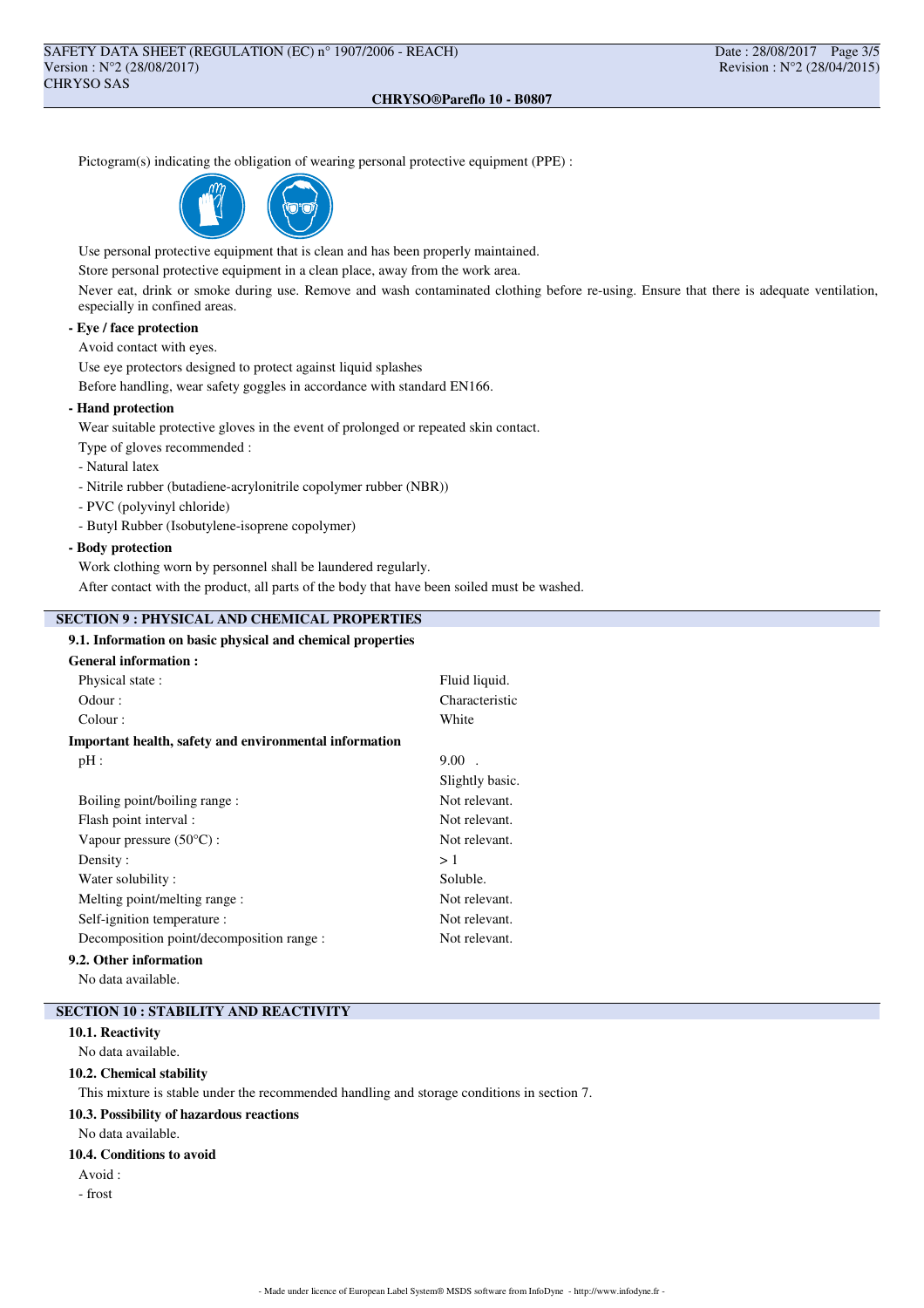### **10.5. Incompatible materials**

No data available.

#### **10.6. Hazardous decomposition products**

The thermal decomposition may release/form :

- carbon monoxide (CO)

- carbon dioxide (CO2)

# **SECTION 11 : TOXICOLOGICAL INFORMATION**

### **11.1. Information on toxicological effects**

No data available.

### **11.1.1. Substances**

No toxicological data available for the substances.

### **11.1.2. Mixture**

No toxicological data available for the mixture.

### **SECTION 12 : ECOLOGICAL INFORMATION**

## **12.1. Toxicity**

#### **12.1.2. Mixtures**

No aquatic toxicity data available for the mixture.

### **12.2. Persistence and degradability**

No data available.

# **12.3. Bioaccumulative potential**

No data available.

#### **12.4. Mobility in soil**

No data available.

## **12.5. Results of PBT and vPvB assessment**

No data available.

## **12.6. Other adverse effects**

No data available.

## **SECTION 13 : DISPOSAL CONSIDERATIONS**

Proper waste management of the mixture and/or its container must be determined in accordance with Directive 2008/98/EC.

## **13.1. Waste treatment methods**

Do not pour into drains or waterways.

#### **Waste :**

Waste management is carried out without endangering human health, without harming the environment and, in particular without risk to water, air, soil, plants or animals.

Recycle or dispose of waste in compliance with current legislation, preferably via a certified collector or company.

Do not contaminate the ground or water with waste, do not dispose of waste into the environment.

## **Soiled packaging :**

Empty container completely. Keep label(s) on container. Give to a certified disposal contractor.

## **SECTION 14 : TRANSPORT INFORMATION**

Exempt from transport classification and labelling.

## **SECTION 15 : REGULATORY INFORMATION**

### **15.1. Safety, health and environmental regulations/legislation specific for the substance or mixture**

#### **- Classification and labelling information included in section 2:**

The following regulations have been used:

- EU Regulation No. 1272/2008 amended by EU Regulation No. 487/2013.
- EU Regulation No. 1272/2008 amended by EU Regulation No. 758/2013.
- EU Regulation No. 1272/2008 amended by EU Regulation No. 944/2013.